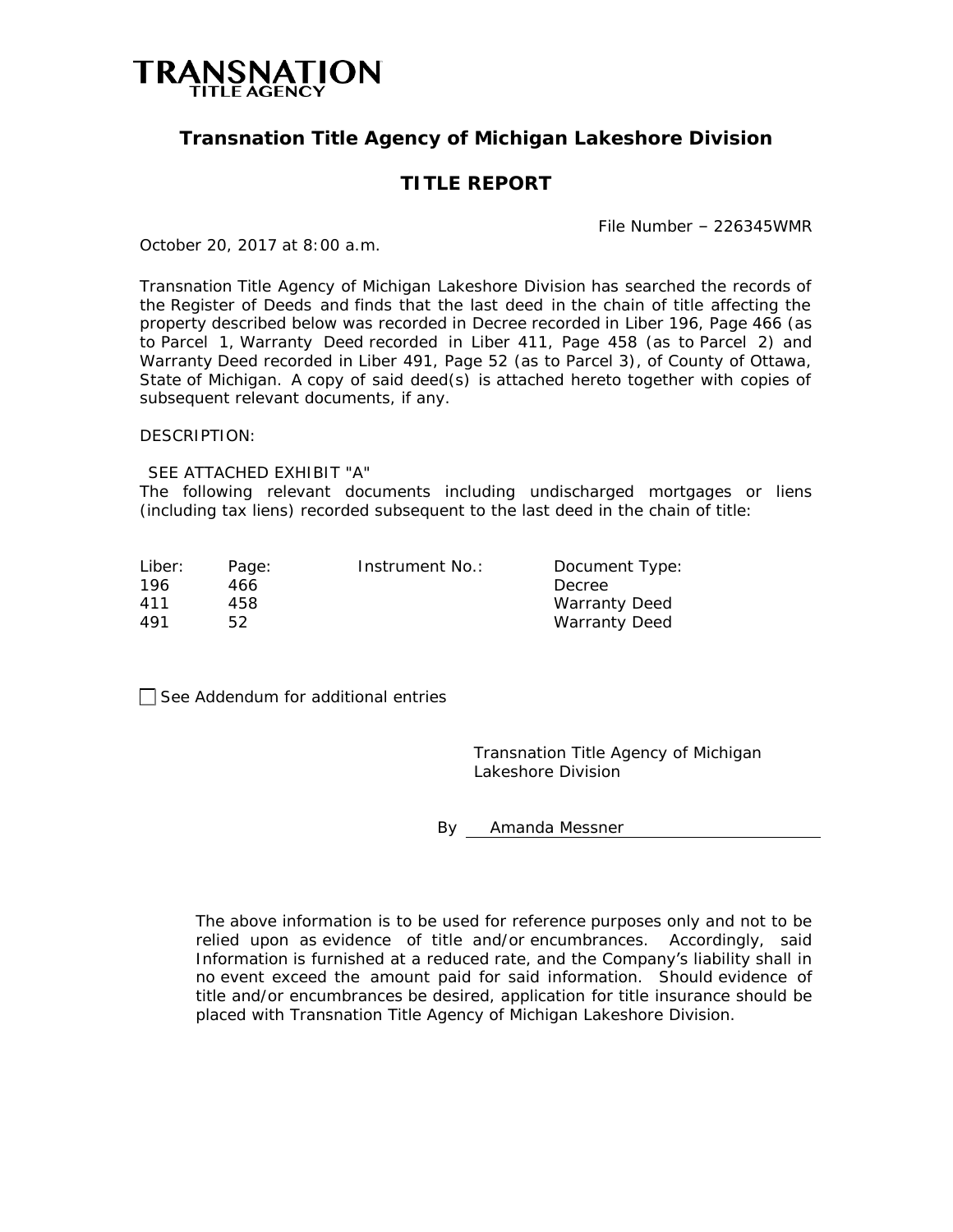Exhibit "A"

## Parcel 1:

All that part of the Northwest 1/4 of Section 29, Town 5 North, Range 15 West, City of Holland, Ottawa County, Michigan, described as follows: Beginning at a point on the North line of Section 29, 1700 feet West from the North 1/4 post of said Section 29, said point being on the dock line of the new channel; running thence along said dock line South 25 degrees, 34 minutes West 643.6 feet to the place of beginning. From said place of beginning running along said dock line South 25 degrees, 34 minutes West 666.6 feet; thence East parallel with the North line of Section 29 to the West line of Pine Avenue as extended; thence North along the West line of Pine Avenue as extended, to a point due East from the place of beginning; thence West parallel with the Section line to the place of beginning.

### Parcel 2:

All that part of the Northwest 1/4 of Section 29, Town 5 North, Range 15 West, City of Holland, Ottawa County, Michigan, described as beginning 1700 feet West from the North 1/4 post of said Section 29; and thence South 25 degrees 34 minutes West 1310.2 feet along dock line to the place of beginning; thence from place of beginning South 25 degrees 34 minutes West along said dock line 118.3 feet; thence East parallel with the North line of Section 29 to the West line of Pine Avenue; thence North along the West line of Pine Avenue to a point due East from the place of beginning; thence West parallel with said North Section line to the place of beginning.

## Parcel 3:

All that part of the Northwest 1/4, Section 29, Town 5 North, Range 15 West, City of Holland, Ottawa County, Michigan, commencing 1700 feet West of the North 1/4 post and South 25 degrees 34 minutes West 1428.50 feet as place of beginning on dock line of channel; thence South 25 degrees 34 minutes West 188.2 feet; thence East to the West line of Pine Avenue extended; thence North to a point due East of place of beginning; thence West to place of beginning.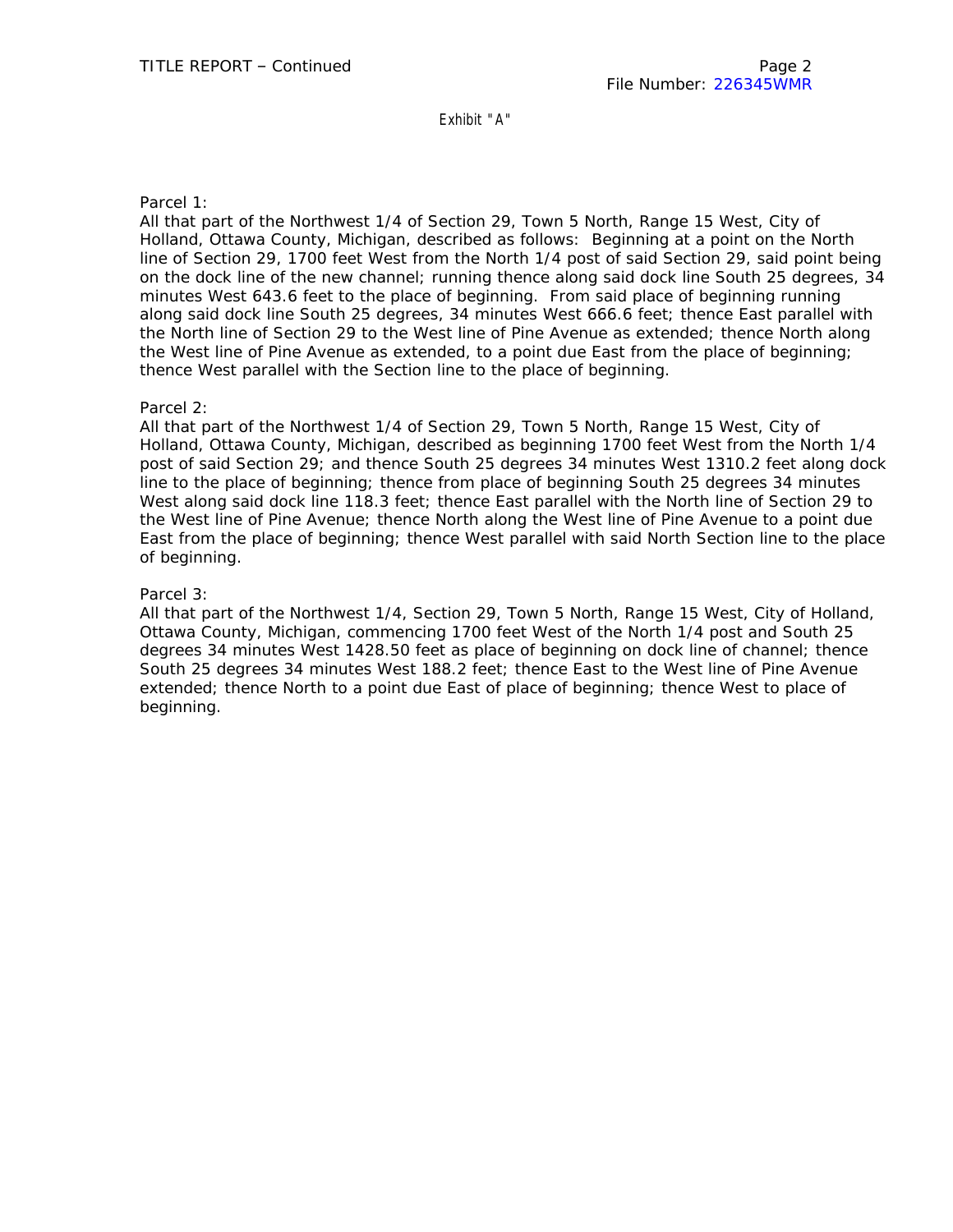|                                                        | Liber 196                                                                                   |
|--------------------------------------------------------|---------------------------------------------------------------------------------------------|
|                                                        |                                                                                             |
|                                                        | period of five years are paid, except those years subject to payment under Act 126 of 1933, |
|                                                        | as amended by Act 28, P.A. of 1937, as whown by the records of this office.                 |
|                                                        | This certificate does not apply to taxes, if any, now in process of collection by           |
| township, city or village collecting officers.         |                                                                                             |
| Description                                            | Year's Tax<br>Amount<br>No. of Inst. Bal.not                                                |
| Spring Lake Twp. Village of Ferrysburg, Lot 4 Block 14 | and amt.paid<br>Paid<br>1931<br>1932<br>821.70<br>\$19.02<br>$+ -$ \$8.68<br>$+ - 7.60$     |
|                                                        |                                                                                             |
|                                                        | \$51.44                                                                                     |
|                                                        | Fred Den Herder, County Treasurer<br>M.W.                                                   |
| Estate of<br>Harold Yonker                             | Received for record the 30th day of March, 1939 at 3 P.M.                                   |
| Minor                                                  | Anna Botter, Askuty<br>Register of Deeds.                                                   |
|                                                        | 9431<br>DISCHARGE OF GUARDIAN                                                               |
|                                                        | State of Michigan                                                                           |
|                                                        | The probate Court for the County of Ottawa                                                  |
|                                                        | In the Matter of the Estate of Harold Yonker, Minor To Alberdiena De Boer, Greeting:        |
|                                                        | Whereas, It appears by the records and proceedings of said Court that you have in           |
|                                                        | all things faithfully and justly performed and discharged all and singular the duties and   |
|                                                        | obligations which by law and the orders of said Court were required and enjoined upon you   |
|                                                        | as Guardian of said estate, and that you have duly and fully accounted for and administered |
|                                                        | all of said estate which has come into your possession, in the manner provided by law;      |
|                                                        | Now, Therefore, You and your bondemen are hereby discharged, exonerated and acquitted       |
|                                                        | from any and all liabilities concerning your said trust, and your doings and proceedings    |
|                                                        | are forever quieted. your official bond cancelled, and your letters of Guardianship         |
| heretofore granted are hereby revoked and annulled.    |                                                                                             |
|                                                        | In Testimony Whereof, I have hereunto set my hand and affixed the seal of said Court;       |
|                                                        | at the Gity of Grad Haven in said County, this lOth day of February, A.D. 1934.             |
|                                                        | Cora Vandewater                                                                             |
| Bondamen:- Jennie Yonker<br>חותנהפרו אי חדופטול        | Seal.<br>Judge of Probate.                                                                  |
|                                                        | 9431                                                                                        |
|                                                        | Stateof Michigan                                                                            |
|                                                        | The Probate Court for the County of Ottawa                                                  |
| In the Matter of the Estate of Harold Yonker, Minor.   |                                                                                             |
|                                                        | I, Harriet Swart, Ragister of said Court, having the legal oustody of the files and         |
|                                                        | records thereof, do hereby certify that I have compared the attached copy of Discharge      |
|                                                        | of Guardian with the original thareof on file in said Court, and have found the same to     |
|                                                        | be a correct transcript therefrom, and of the whole of such original.                       |
|                                                        | In Testimony Whereof, I have hereunto set my hand and affixed the seal of said Court,       |
|                                                        | at the City of Grand Haven in said County, this 30th day of March, A.D. 1939.               |
|                                                        | Harriet Swart<br>Seal.<br>Register of Probate                                               |
| Donnelly-Kelley Glass Co., et al                       | Received for record the 30th day of March, 1939                                             |
| τo                                                     | at 4 P.M.                                                                                   |
| Oity of Holland, et al.,                               |                                                                                             |
|                                                        | Anna Bottpe, Deputy Register of Doods.<br>DECREE                                            |
|                                                        | State of Michigan                                                                           |
|                                                        | In the Circuit Court for the County of Ottawa<br>In Chancery                                |
|                                                        | At a session of said Court held at the Court House in the City of Grand Haven, Ottawa       |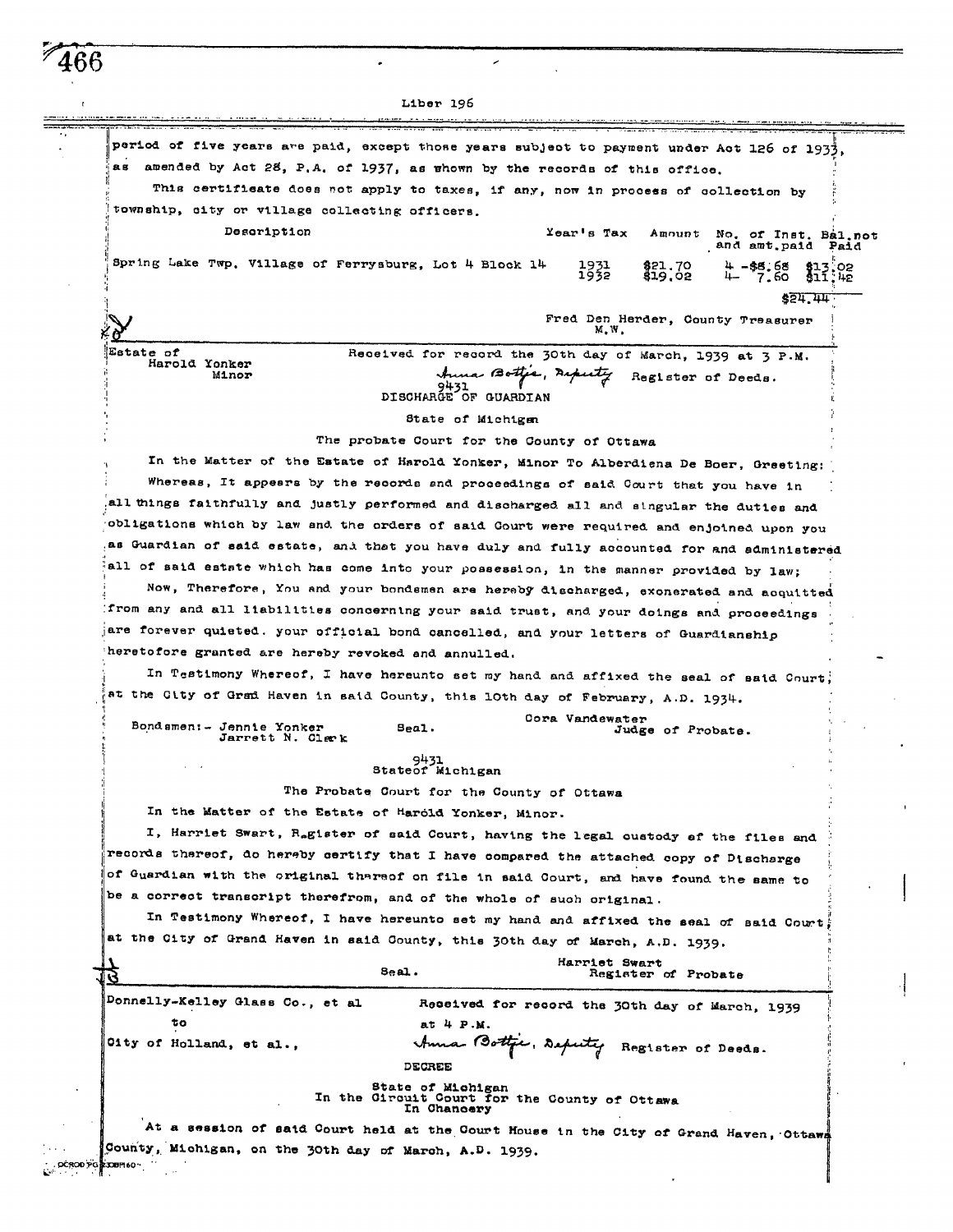Present: Honorable Fred T. Miles, Circuit Judge.

Donnelly-Kelley Glass Company, a Michigan corporation, Plaintiff,

vs.

Gil-Boat Company, a Michigan corporation, Scott-Lugers Lumber Company, a Michigan corporation, Holland Furniture Company, a Michigan corporation, West Michigan Furniture Company, a Michigan corporation, Henry Neitring and Maggie Neitring, his wife,, Intervening Plaintiffs.

The City of Holland, a Municipal corporation, Defendant. Ira J. Lyons and Estella M. Lyons, Intervening Defendants.

Final Decree

This cause having come on for hearing on the bill of complaint of Donnelly-Kelley Glass Company, the answer thereto of defendant The City of Holland, the answer and crossbill of intervening defendants Ira J. Lyons and Estella M. Lyons, the petition and bill of complaint of the intervening parties plaintiff, the answer thereto of plaintiff Donnelay-Kelley Glass Company, defendant The City of Holland and intervening defendants Ira J. Lychs and Estella M. Lyons, the order of this Court entered pursuant to said petition and answer, and the stipulation and agreement between all of theparties to the above entitled cause. and proofs having been taken, and this Court being fully advised in thepremises,

Now-Therefore, on motion of all of the attorneys for all of the parties, It is Herety Ordered, Adjudged and Decreed as follows:

That this Court has jurisdiction over all of the parties to this cause, and of the subject matter of this cause and of this decree, and to make and enter this decree.

II.

That Henry Neitring and Mattie Neitring, his wife, two of the above named intervening parties plaintiff, are hereby determined to be the owners and vested with title in fee, free and discharged of any and all claims whatsoever of or on the part of any of the other parties to this cause, of and to all that certain piece or parcel of land being and situate in the City of Holland, County of Ottaws and State of Michigan and more particularly described as follows:

All that part of the Northwest quarter (NW<sup>2</sup>) of Section twenty-nine (29), Town Five (5) North, Range Fifteen (15) west, which is bounded and described as follows: Beginning at a point on the North line of Section Twenty-nine (29), thirteen hundred twenty (1320) feet West from the North quarter post of said Section Trenty-nine (29); running thence West on the section line three hundred eighty (380) feet to the dock line of the new chamnel; thence South twenty-five degrees (25°) thirty-four minutes (34') west along said dock lip six hundred forty-three and 6/10 (643.6) feet; thence East, parallel with the Section line, to the West line of Pine A<sub>w</sub>enue as extended; thence North along the West line of Pine Avenue as extended four hundred sixty (460) feet; thence on a seven degree ( $7^0$ ) twenty minute (20') ourve to the right one hundred twenty-five (125) feet to the place of beginning.

TTT.

That the entry of this decree is in lieu of and in full satisfaction of the performance due said Henry Neitring and Maggie Neitring under their contract of January 25, 1939, with Ira J. Lyons and Estella M. Lyons, the above named intervening parties defendant. TV.

That said Henry Neitring and Maggie Neitring are liable to said ira J. Lyons and Estella M. Lyons in the sum of \$10,000.00, and that said henry Neitring and Maggie Neitring pay said Irs J. Lyons and Estella M. Lyons said sum of \$10,000.00 forthwith upon the entry of this OCROD RG Z8FFee.

467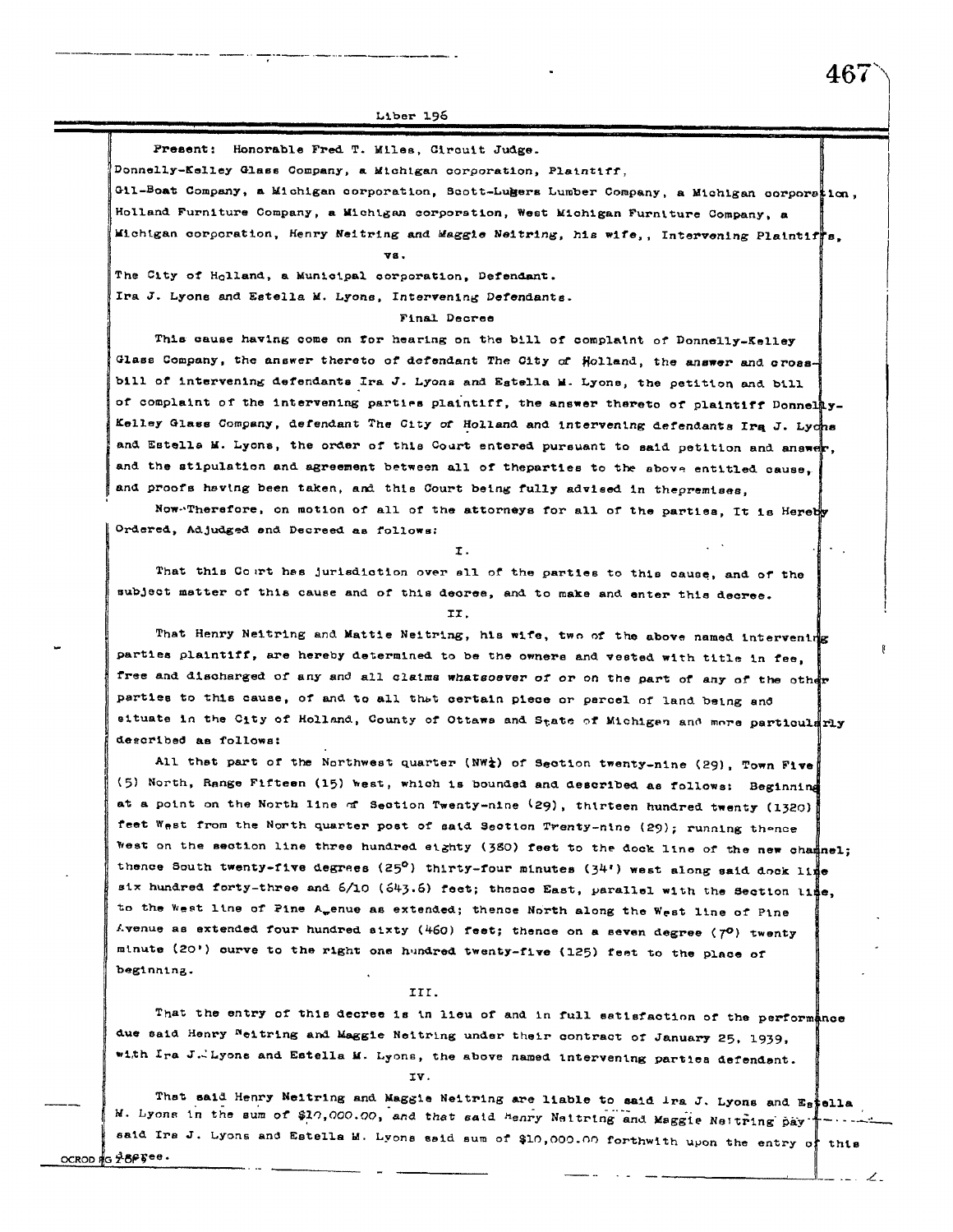<u>Liber 196</u>

That the City of Holland, the above named defendant, is hereby determined to be the owner and vested with title in fee, free and discharged of any and all claims whatsoever of or on the part of any of the other parties to this cause, of and to all those certain pieces or parcels of land being and situate in the City of Holland, County of Ottawa and State of Michi<sub>b</sub>an and more particularly described as follows:

v

Parcel #1 (Power Plant Site): All that pat of the Northwest quarter (NW<sub>4</sub>) of Section Twenty-nine (29), Town five (5) North, Range fifteen (15) West, which is bounded and described as follows: Beginning at a point on the North line of Section Twenty-nine (29), seventeer hundred (1700) feet West from the North quarter post of said Section twenty-nine (29), sand point being on the dook line of the new channel; running thence along said dook line South twenty-five (25°) degrees thirty-four minutes (34') West six hundred forty-three and 6/10 (643.6) feet to the place of beginning. From said place of beginning running along said dock line South Twenty-five degrees (25°) thirty-four minutes (34') West six hundred sixty-six and 6/10 (666.6) feet; thence East parallel with the North line of Section twenty. nine (29) to the West line of Pine Avenue as extended; thence North along the West line of Pine Avenue as extended, to a point due East from the place of beginning; thence Wast parallel with the Section line to the place of beginning.  $\alpha$  , and  $\alpha$ 

Parcel #2 (Pine Avenue): All that part of the Northwest quarter (NW<sup>\*</sup>) of 8ection twenty-nine (29), Town five (5) North, Range fiftsen (15) West, which is bounded and described as follows: Beginning at a point on the North line of Sgotion twenty-nine (29) twelve hundred twenty-seven (1227) feet West from the North quarter post of said Section twenty-nine (29); running thence on a seven degree (7<sup>0</sup>) twenty minute (20') curve to the left one hundred thirty-six (136) feet to a point which is one hundred sixty-seven (167) feet North of the North line of First S<sub>t</sub>reet as extended, and twelve hundred fiftyffour (1254) feet West of the North and South quarter line of said Section twenty-nine; running thence South parallel with the North and South quarter line of Section twenty-nine (29) eighteen hundred ninety (1890) feet, more or less, to the old shore line of Lake Macstawa thence West ninety (90) feet; thence North parallel with the North and South quarter line of Section twenty-nine (29), nineteen hundred (1900) feet, more or less, to a point one hundred twenty-three (123) feet South of the North line of Section twenty-nine (29); thence on a seven degree (7<sup>0</sup>) twenty minute (20') curve to the right one hundred twentyfive (125) feet to the Section line; thence East on the North line of Saction twenty-nine (29) ninety-three (93) feet to the place of beginning.

It being the intention to place in the City of Holland title to the property described above as an extension of Pine Avenue from its present termination at the shore of Lake Macatawa, North to the North line of Section twenty-nine (29), Town five (5) North, Range fifteen (15) West.

Parcel #3 (Madison Place): The North thirty-three (33) feet of that part of the Northwest quarter (NWt) of Section twenty-nine (29), Town five (5) North, Range fifteen (15) west, lying between Pine Avenue as extended *a*nd the West line of Block one (1), Original Plat of the City of Holland. Said description being an extension of Madison Place.

Parcel #4 (First S<sub>r</sub>reet): All that part of the Northwest quarter (NW<sub>4</sub>) of S<sub>e</sub>ction twenty-nine (29), Town Five (5) North, Range fifteen (15) West, which is bounded and described as follows: Beginning at the Southwest corner of Block one (1), City of Hollam!; running thence West parallel with the North line of Section twenty-nine (29) to the East line of Pine Agenue as extended; thence South sixty-six (66) feet; thence East psrallel with the North line of Section twenty-nine (29) to the Northwest corner of Blook four (4) City of Holland; thence North sixty-six (66) feet to the place of beginning. Said descrimtion ∖्OCROD PG βor 9

468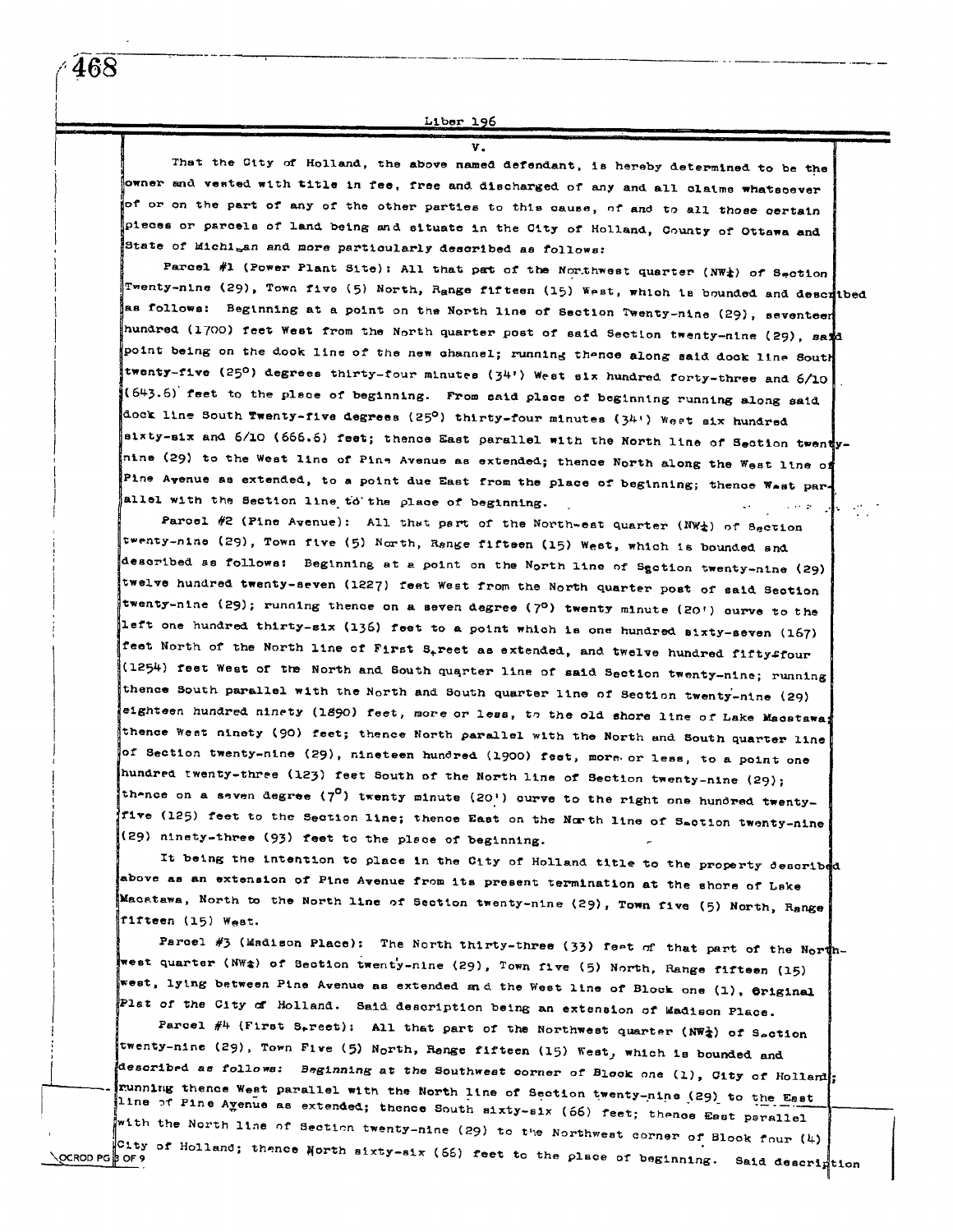peing an extension of First S+reet.

Parcel #5 (Second Street): All that part of the Northwest quarter (NW\}) of Saction twenty-nine (29) Town five (5) North, Range fifteen (15) West, which is bounded and descri ped as follows: Beginning at the Southwest corner of Block three (3), City of Holland; running thence West parallel with the North line of Section twenty-nine (29) to the East  $^{\prime\prime}_{\bot}$ ine of Pine Avenue as extended; thence South sixty-six (66) feet; thence Esst parallel wi $^{\prime\prime}_{\bot}$ th the North line of Section twenty-nine (29) to the Northwest corner of Block eight (8). City of Holland, thence Northerly to the place of beginning. Said description being an extension of Second S<sub>treet.</sub>

Parcel #6 (Inird Street): All that part of the Nortnwest quarter (NW<sub>4</sub>) of Section twenty-nine (29), Town five (5) North, Renge fifteen (15) West, which is bounded and descri bed as follows: Beginning at the Southwest corner of Block dght (S), City of Holland; runningthence West parallel with the North line of Section twenty-nine (29) to the East iline of Pine Avenue as extended; thence South sixty-six (56) feet; thence Esst parallel with the North line of Section twenty-nine (29) to the Northwest corner of Block nine (9) City of Holland; thence Northerly to the place of beginning. Said description being an extension of Third S.reet.

Parcel #7 (Fourth Street): All that part of the Northwest quarter (NW<sub>4</sub>) of Section trenty-nine (29), Tòwn five (5) North, Range fifteen (15) Wast, which is bounded and described as follows: Beginning at the Southwast corner of Block ten (10), City of Holland; running thence west parallel with the North line of Section twenty-nine (29) to the East line of Pine Avenue as extended; thence South sixty-six (66) feet; thence East parallel with the North line of Section twenty-nine (29) to the Northeast corner of Block sixteen (16), City of Holland; thence North sixty-six (66) feet to the place of beginning. Said  $^4$ description being Fourth Street between River A<sub>v</sub>enue and Pine Avenue.

Parcel #8 [Fifth Street): All that part of the Northwest quarter (NW\$) of Section twenty-nine (29), Town five (5) North, mange Fifteen (15) West, which is bounded and described as follows: Beginning at the Southwest corner of Block seventeen (17), City of Holland; running thence West parallel with the North line of Section twenty-nine (29) to the East line of Pine Avenue as extended; thence South sixty-six (66) feet; thence East parallel with the North line of Section twenty-nine (29) fo the Northwest corner of Block eighteen (18), City of Holland; thence Northerly to the place of beginning. Said Description being an extension of Fifth S<sub>r</sub>reet.

Parcel #9: All that patt of the Northwest quarter (NWt) of Section twenty-nine (29) Town five (5) North, R<sub>e</sub>nge fifteen (15) West, which is bounded and described as follows: Beginning at the intersection of the South line of Third Street and the old shore line of Lake Macatawa or Black River as it existed prior to the filling operations in 1938, thence Westerly along the South line of Third Street as extended to the Esst line of Pine Avenue as extended, thence Southerly along the East line of Pine Avenue as extended two hundred and sixty-four feet (264) to the North line of Fourth Street as extended, thence Easterly along the North line of Fourth S<sub>t</sub>reet to the old shore line of Leke Macatawa or Black River as it existed prior to the filling operations in 1938, thance Northerly along said old shore line to the place of beginning.

Parcel #10: All that part of the Northwest quarter (NW2) of Section twenty-nine (29), Town five (5) North, Hange fifteen (15) West, which is bounded and described as follows: Beginning at the intersection of the North line of Fifth Street as extended and the Easterly line of Pine A<sub>v</sub>enue as extended, thence Northerly on the Easterly line of Pine Avenue as extended one hundred feet (100), thence Easterly parallel to the North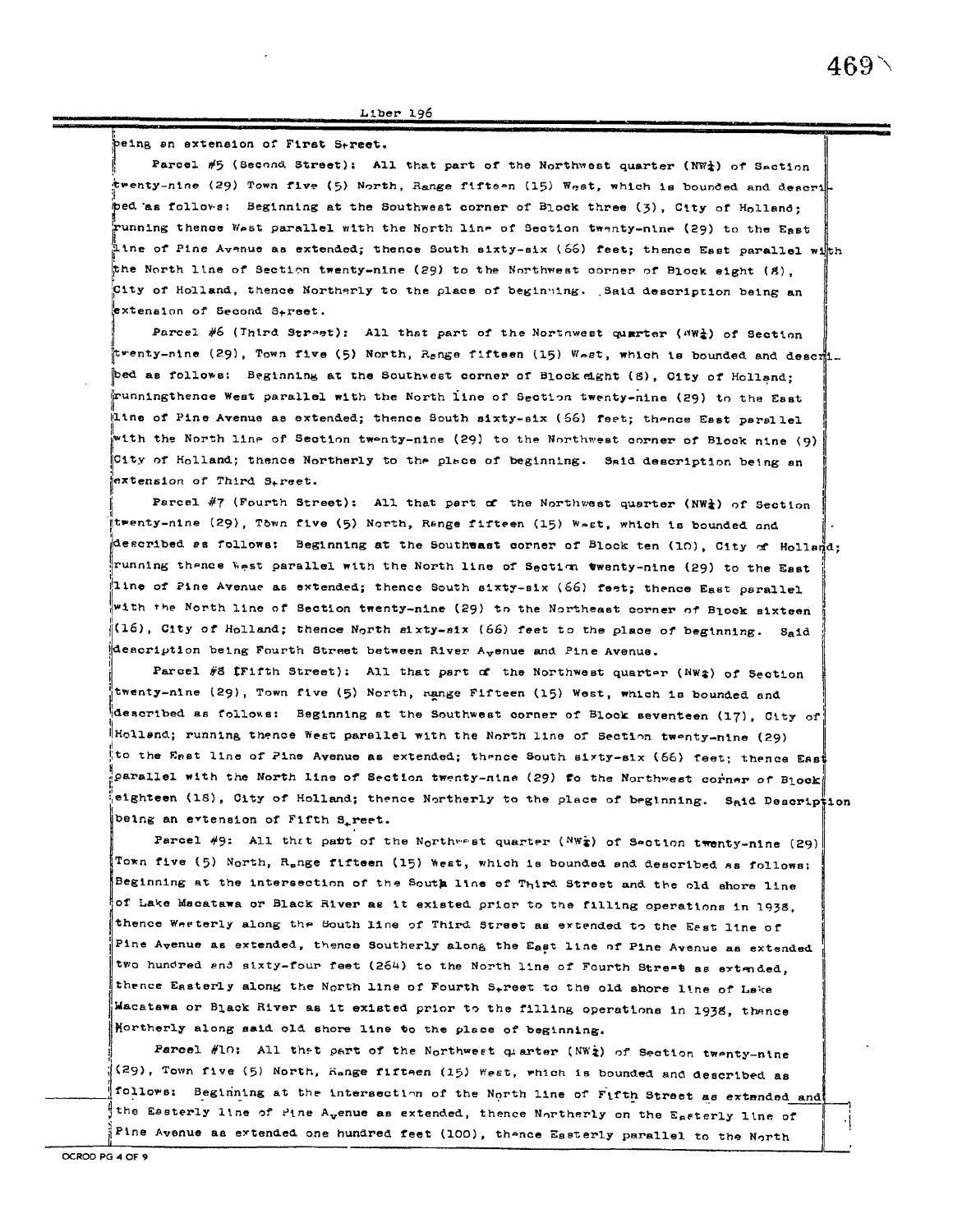line of Fifth Street as extended to the old shore line of Lake Macatawa as it existed prior to the filling operations in 1938; thence Southerly and Southwesterly along said old shore line to the North line of Fifth Street, thence Westerly along the North line of Fifth Street, thence Westerly along the North line of Fifth Street to the place of beginning.

UT.

Thet Scott-Lugers Lumber Company, one of the above named intervening parties plaintitr Is hereby determined to be the owner and vested with title in fee, free and discharged of any and all claims whatsoever of or on the part of the other parties to this cause, of and to all those certain pieces or parcels of land being and situate in the City of H<sub>o</sub>lland, County of Ottawa and State of Michigan and more particularly described as follows:

Parcel #1: All that part of the Northwest quarter (NW<sub>4</sub>) of Section twenty-nine (29) Town five (5) North, Range fifteen (15) West, which is bounded and described as follows: seginning at a point on the North line of Section twenty-nine (29) seventeen hundred (1700) feet West from the North quarter post of said Section twenty-nine (29), aaid point being on the dock line of the new channel; running thence along said dock line South twentyfive degrees (25°) thirty-four minutes (34′) Weat, thirteenhundred ten and 2/10 (1310.2) feet to the place of beginning; from said place of beginning running along said dock line South twenty-five degrees (25°) thirty-four minutes (34') West one hundred eighteen and 3710 (118.3) feet; thence East parallel with the North line of Section twenty-nine (29) to the West line of Fine Avenue as extended; thence North along the West line of Pine Avenue as ertended to a point due East from the Place of beginning; thence West parallel with said Section line to place of beginning.

Parcel #2: All th-t part of the Northwest quarter ( $M_{\text{max}}^{\text{w}}$ ) of Section twenty-nine (29) Town five (5) North, Range fifteen (15) Weet, which is bounded and described as follows: Beginning at the intersection of the South line of Fifth Street and the old shore line of Lake Mecstawa as it existed prior to the filling operations in 1938, running thence Westerly along the South line of Fifth Street as extended to the East line of Pine Avenue as extended, thence Southerly along the East line of Pine A<sub>v</sub>enue as ertended one hundred and seventy-six feet (176), thence Easterly parallel to the South line of Fifth Street to the old shore line of Lake Macatawa as it existed prior to the filling operations in 1938, thence Northerly and No theasterly and Easterly and Northeasterly along the old shore line to the place of beginning.

VII.

That Holland Furniture Company, one of the above named intervening perties plaintiff. is hereby determined to be the owner and vested with title in fee, free and discharged of any and all claims whatsoever of or on the part of any of the other parties to this cause, of and to all those certa n pieces or parcels ofland being and situate in the City of Holland, County of Ottewa and Siete of Michigan and more particularly described as follows:

Parcel #1: All that part of the Northwest quarter (NW#) of Section twenty-nine (29), Town five (5) North, Range fifteen (15) West, which is bounded and described as follows: Beg nning at a point on the North line of Section twanty-nine (29) seventeen hundred (1700) feet West from the North quarter post of said Section twenty-nine (29), said point being on the dock line of the new channel; funning thence along said dock line South twenty-five degrees (25<sup>0</sup>) thirty-four minutes (34") West fourteen hundred twenty-eight and 5/10 (1428.5) feet to the place of beginning; from said place of beginning running along said dook line South twenty-five degrees (25<sup>0</sup>) thirty-four minutes (34') west one hundred

OCROD PG 5 OF 9

 $\sqrt{470}$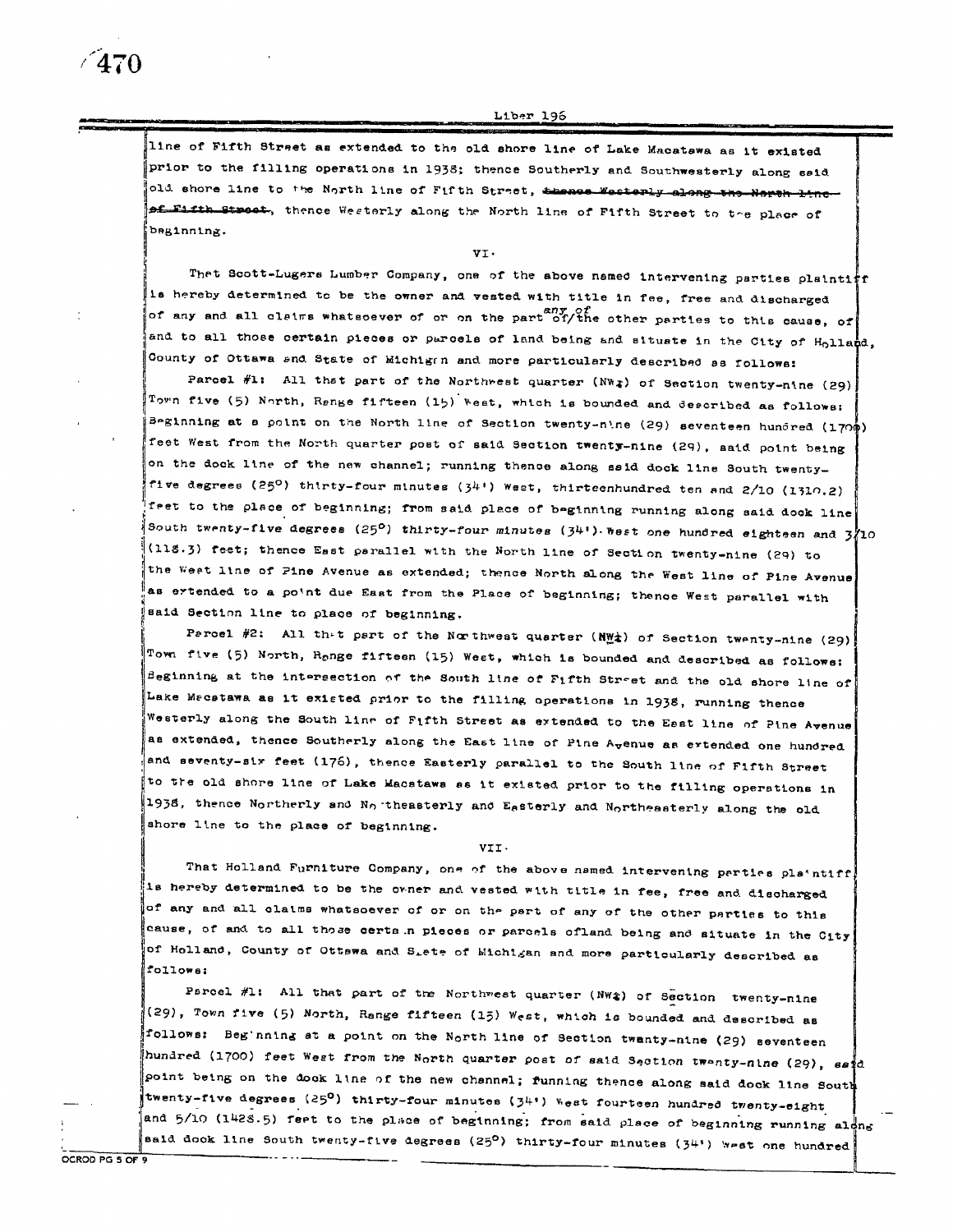sighty-eight and 2/10 (188.2) feet; thence East parallel with the North line of Section twenty-nine (29) to the West line of Pine A<sub>v</sub>enue as extended; thence North along the West Line of Pine Avenue as extended, to a point due East from the place of beginning; thence West parallel with the Section line to the place of beginning.

Parcel #2: All that part of the Northwest quarter (NW $_{2}$ ) of Section twenty-nine (29), Town five (5) North, Range Fifteen (15) West, which is bounded and described as follows: Beginning at thepoint of intersection of the E<sub>n</sub>st line of Pine A<sub>v</sub>enue as extended and the old shore line of Lake Macatawa as it existed prior to the filling operations in 1938, thence Northerly along the East line of Pine A<sub>v</sub>enue as extended to a point which is one hundred and seventy-six feet (176) South of the point of intersection of the South line of Fifth Street as extended and the Egst line of Pine Avenue as extended, thence Easterly parallel to the South line of Fifth Street as extended to the old shore line of Lake Macatawa as it existed prior to the filling operations in 1938, thence Southerly, Southwedterly and Westerly along said old shore line to the place of beginning.

VIII.

That West Michigan Furniture Company, one of the above named intervening parties plaintiff, is hereby determined to be the owner and vested with title in fee, free and discharged of any and all claims whatsoever of or on the part of any of the other parties to this cause, of and to all that certain piece or parcel of land being and situate in the City of Holland, County of Ottawa and State of Michigan and more particularly described  $\nu$ as follows:

Parcel #1: All that part of the Northwest quarter (NW $\hat{z}$ ) of section twenty-nine (29) and the Northeast quarter of section thirty (30), Town Five (5) North, Range fifteen (15) West, which is bounded and described as follows: Beginning at apoint on the North line of Section twenty-nine (29) seventeen hundred (1700) feet West from the North quarter post of said Section twenty-nine (29), said point being on the dock line of the new channel; running thence South along said dock line twenty-five degrees (25<sup>0</sup>) thirty-four minutes (34') West sixteen hundred sixteen and 7/10 (1616.7) feet to the place of beginning; from said place of beginning running along said dock line South twenty-five degrees (250) thir yfour minutes (34') West eight hundred fifty-three and 3/10 (853.3) fest to the Northesst corner of a dock; thence Southeasterly along the East line of said dock to the old shore line of Lake Macatawa as it existed prior to the filling operations in 1938; thence Easterly along said old shore line of Lake Macatawa to the West line of Pine Avenue as extended; thence North along the West line of Pine Ayenue as extended to a point due East from the place of beginning; thence West parallel with the Section line to the place of beginning.

IX.

The \$2,093.59 mentioned in paragraph (6) of said stipulation and agreement having already been paid by the City of Holland to West Michigan Furniture Company, said City of Holland is no longer liable therefor to said West Michigan Furniture Company.

 $\mathbf{x}$ .

That \$11-Bost Company, one of the above named intervening parties plaintiff, is hereb determined to be the owner and vested with title in fee, free and discharged of any and all claims whatsoever of or on the part of any of the other parties to this cause, of and to all that certain piece or parcel of land being and situate in the City of Holland, County of Ottawa and State of Michigan and more particularly described as follows:

Parcel #1: All that part of the Northrest quarter (NW $\frac{1}{4}$ ) of Section twenty-nine (29) Town five (5) North, Range fifteen (15) West, which is bounded and described as follows: Commencing at the Southwest corner of River A enue and Fourth Street, thence West on the

<u>OCRODERS 6 OF 9</u>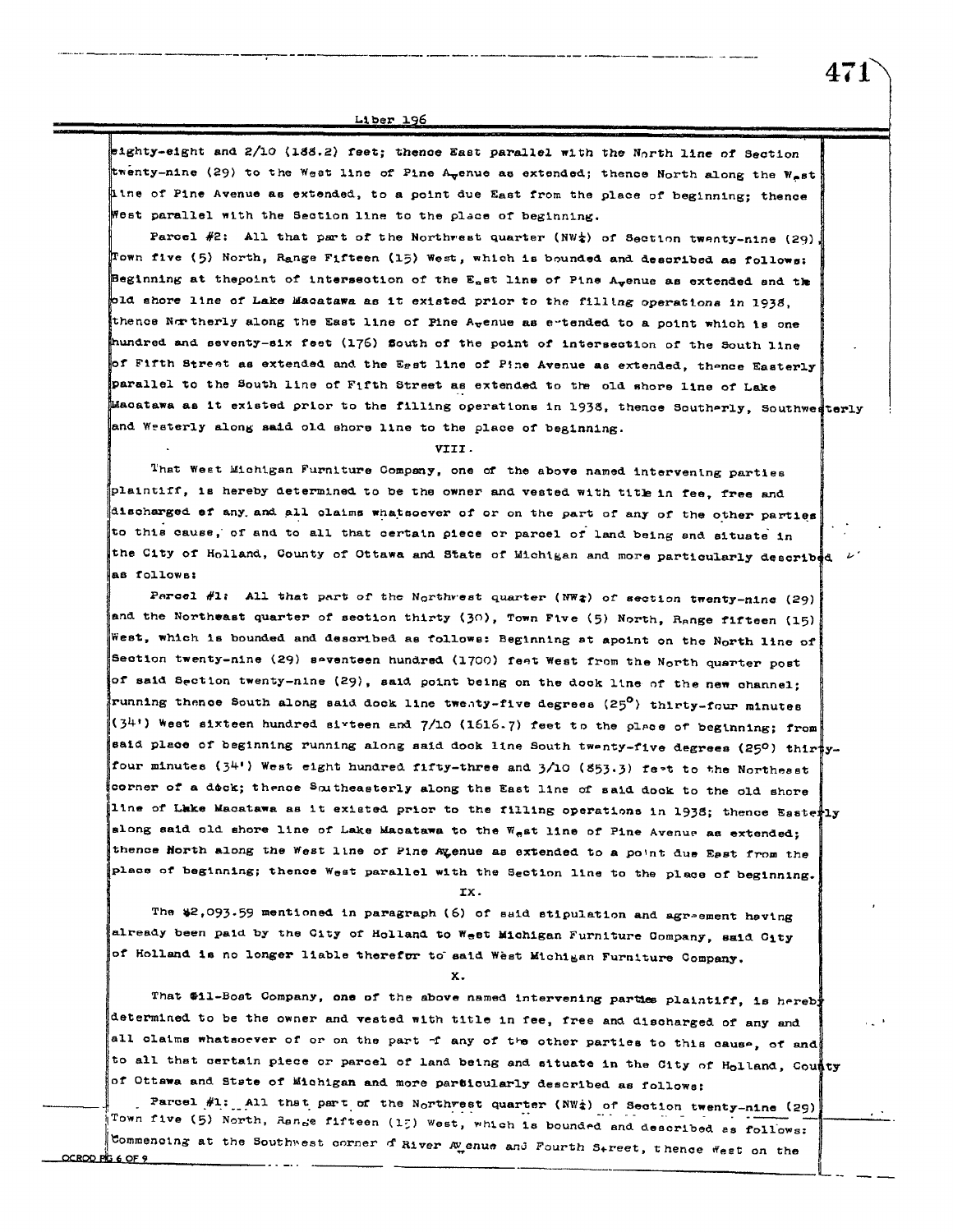South line of vacated Fourth Street, to the Esst line of Pine Avenue extended, thence South along said East line of Pine Avenue extended to a line parallel to and one hundred eixty-four feet (164) from the South line of Fourth Street, thence East parallel with Fourth Street to railroad siding, thence along railroad siding Southeasterly to West line of River Avenue, thence North on West line of River Avenue to point of beginning, reserving, however, to the said City of Holland, unconditionally and in fee, the right-of-way of any and all railroad sidings existing on said premises at the date of such conveyance or decree.

XT.

That the entry of this decree is in full and complete settlement of any and all claims rhich said Gil-Boat Company now has or may hereafter have by reason of a claimed lease wit option to purchase heretofore executed or claimed to be executed by the said Gil-Boat Company and said City of Holland or its Industrial Commission, and likewise in full and complete settlement of any and all claims which said Gil-Boat Company now has or may hereafter at any time have to any portion of the lands covered by the provisions of this decree.

XII.

That Donnelly-Kelley Glass Company, plaintiff herein, is hereby determined to be the owner and vested with title in fee, free and discharged of any and all claims whatsoever of or on the part of any of the other parties to this cause, of and to all that certain piece or parcel of land being and situate in the City of Holland, County of Ottawa and State of Michigan and more particularly described as follows:

Parcel #1: All that part of the Northwert quarter (NWt) of Saction twenty-nine (29), Town Five (5) North, Range fifteen (15) West, which is bounded and described as follows: Beginning at the intersection of the Northerly line of Third Street as extended and the Easterly line of Pine Avenue as extended, running thence Northerly along the Easterly Line of Pine Avenue as extended two hundred and sixty-four feet (264) to the Southerly Line of Second Street extended, thence Easterly along the Southerly line of Second Street extended to the old shore line of Lake Macatawa or Black River as it existed prior to the rilling operations in 1938, thence Southeasterly along said old shore line to the Northerly line of Third Street, thence Westerly along the Northerly line of Third Street to the place of beginning.

### XIII.

That it was intended that the John Good Company, which conveyed to the City of Holland all of the John Good Company's right, title and interest to land lying between the Easterly line of Pine Avenue as extended and the thread of the new channel, should have title confirmed in it of the land lying between the Essterly line of Pine Avenue as extended and the land which the John Good Company previously did own and presently owns upon the pld shore line of Lake Macstawa or Black River as it existed prior to the filling operations in 1938; that, therefore, the said John Good Company is hereby determined to be the owner and vested with title in fee, free and discharged of any and all claims whatsoever of or on the part of any of the parties to this cause, of and to all that certain piece pr parcel of land being and situate in the City of Holland, County of Ottawa and S<sub>r</sub>ate of Michigan and more particularly described as follows:

Paroel #1: All that part of the Northwest quarter ("W\*) of Section twenty-nine (29), .<br>Fown Five (5) North, Range fifteen (15) West, which is bounded and described as follows: peginning at the intersection of the Northerly line of Second Street as extended and the Easterly line of Pine Avenue as extended, running Northerly along the Easterly line of

Pine Agenue two hundred and sixty-four feet (264) to the Southerly line of First Street

472

 $\frac{1}{1}$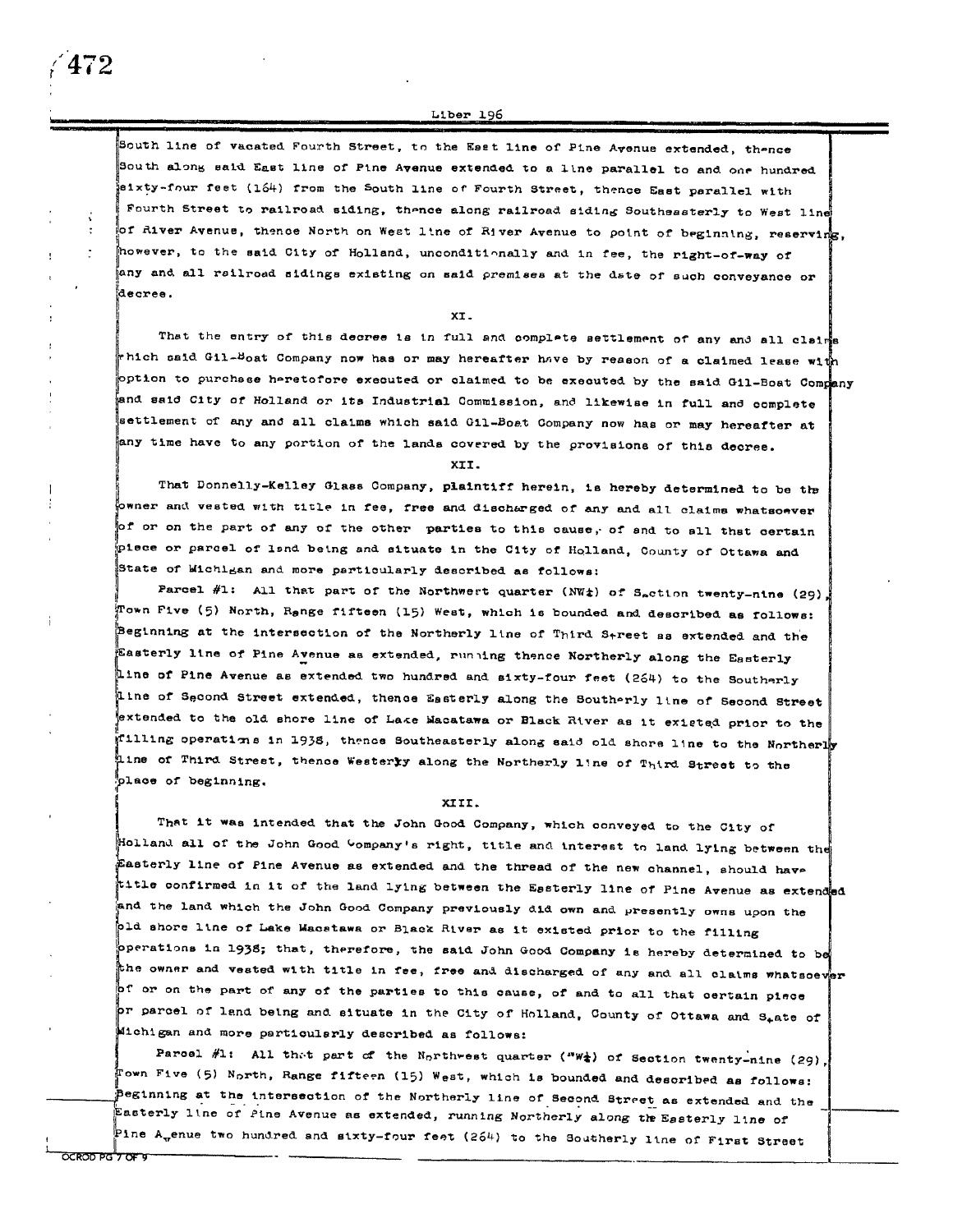as extended, thence Easterly along the Southerly line of First Street as extended to the old shore line of Lake Macatawa or Black fiver as it existed orior to the filling operations in 1938, thence Southessterly along said old shore line to the Northerly line of Second Street, thence Westerly along the Northerly line of Second Street to the place of beginning.

473

#### XTV.

That it was the understanding that the intervening defendants Ira J. Lyons and Estella M. Lyons have the title to all of the land East of the Easterly line of Pine Avenue as extended that was conveyed to the City of Holland by Walter Walsh and wife and Henry P. Zwemer and wife, except those portions needed for the extensions of First Street and Madison Place; that, therefore, Ira J. Lyons and Estella M. Lyons, the above named intervening defendants, are hereby determined to be the owner and vested with title in fee, free and discharged of any and all claims whatsoever of or on the part of any of the other parties to this cause, of and to all that certain piece or parcel of land being and situate in the City of Holland, County of Ottawa and S\_ate of Michigan and More particularly described as follows:

Parcel #1 All that part of the Northwest quarter (NW<sub>4</sub>) of Section twenty-nine (29) Town five (5) North, Range fifteen (15) West, which is bounded and described as follows: Beginning at the Southwest corner of Lot six (6), Block one (1), City of Holland, running thence West parallel with the North line of Section twenty-nine (29), to the East line of Pine Avenue as extended; thence North along the Eest line of Pine Avenue as extended one hundred sixty-seven (157) feet; thence on a seven degree (7<sup>0</sup>) twenty minute (20')<br>uthof the Section line; thence east parsllel with the section line and thirty three (33)f<br>curve to the right one hundred (100) feet to 33)rþet from to the Northwest corner of Lot five (5) Block one (1); thence South along the West line of Lots five (5) and six (6), Block one (1), to the place of beginning.

XV

That the defendant City of Holland, having already paid to the intervening defendant Ira J. Lyons the sum of  $20,793.23$  (\$12,000.00 in cash and \$8,793.23 by way of credit on a power bill for that amount) upon the \$33,226.41, which said defendant City of Hollend was to pay to said intervening defendant Ira J. Lyons according to paragraph (7) of said stipulation promptly upon the entry of a decree in accordance with said stipulation. is now liable to said Ira J. Lyons in the sum of \$12,433.18, and the City of Holland pay seid sum of al2, 433.18 to said Ira J. Lyons forthwith upon the entry of this decree.

XVI.

That the warranty deed dated December 12, 1938, from said Ira J. Lyons and Estella M. Lyons, his wife, to the Board of Fublic Works of the City of Holland for and in behal of said City of Holiand covering land described as follows:

All th t certain piece or percel of land situate and being in the City and/or Township of Holland, County of Ottawa, and S<sub>+</sub>ete of Michigan, and described as follows, to-wit: All that part of the Nothwest quarter (NWt) of Section twenty-nine (29) Town five (5) North, Renge fifteen (15) West, bounded and described as follows: Beginning at a point on the North line of Second Street produced Swven Hundred Tweaty-four (724) feet West of the Center line of River Avenue running thence West along said North line of Sechna Street produced Seven Hundred Minety-four (794) feet, thence South twenty-five degrees thirty-four minutes (25° 34') Wget Six Hundred Twenty-three and one-tenth (623.1), feet, thence East along a line which is One Hundred (100) feet North of and parallel to the North line of Fourth Street produced West, One Thousand Sixty and six-tenths (1060.6) reet to a point which is Seven Hundred Twenty-four (724) feet West of the Center line of River

 $\mathbf{S}$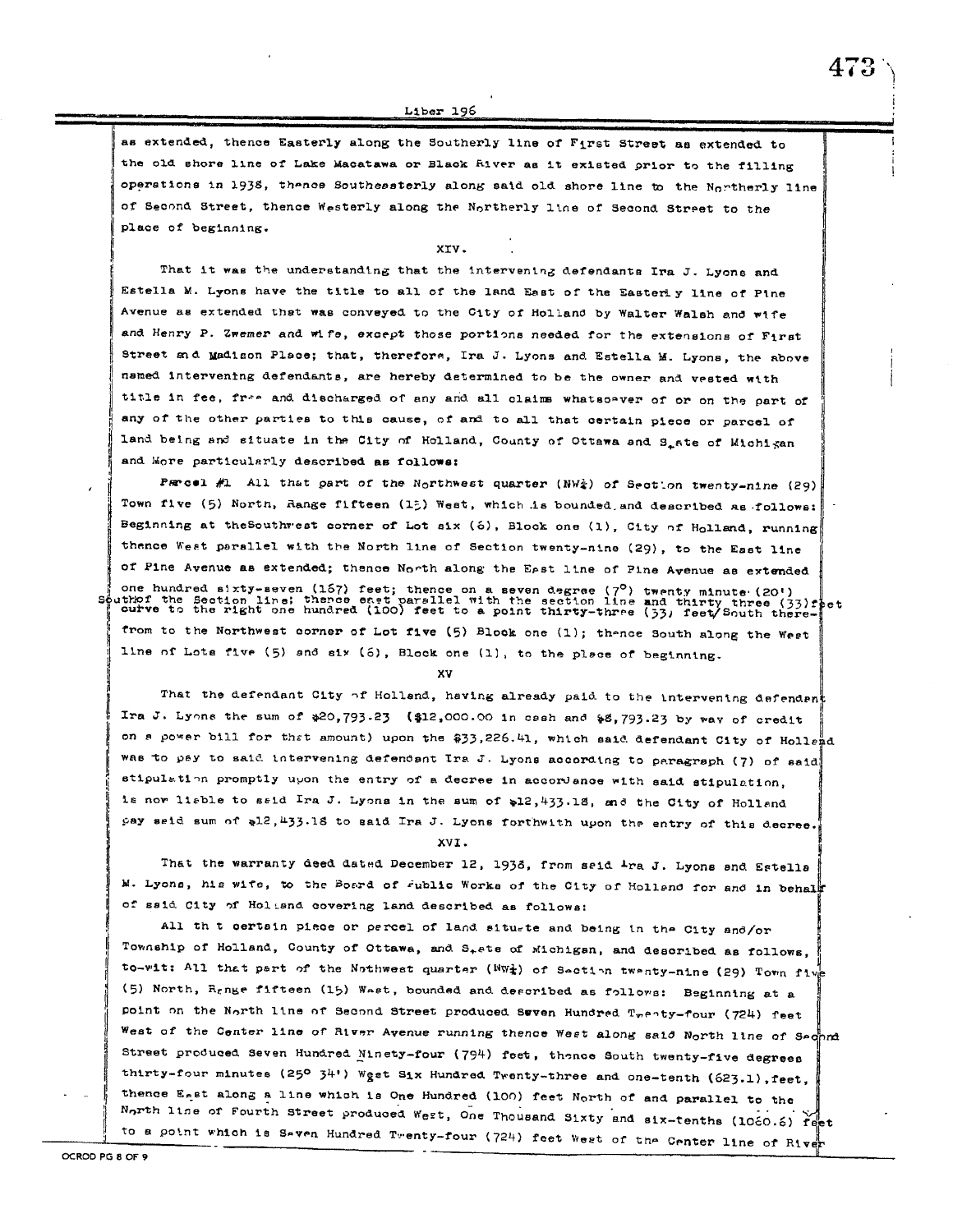4774

Liber 196

Avenue, thence North Five Hundred Sixty-two and five-tenths (562.5) feet to the place of beginning, together with riparian rights;

be and it hereby is decreed to be null and void, and that the defendant City of Holland return ssid deed to said intervening defendants Ira J. Lyons and Estells M. Lyons forthwith upon the entry of this decree.

XVII.

That the entry of this decree is in lieu and full satisfaction of any and all claims that said intervening defendants Ira J. Lyons and Estella M. Lyons and/or Lyons Construction Company may have against any or all of the other parties to this cause by reason of the matters and things set out in the answer and cross-bill of said intervening defendants Ira J. Lyons and Estella M. Lyons on file in this cause; and that the entry of this decree likewise is in lieu and full satisfaction of all of the obligations of all of the parties under the contract dated December 12, 1938, between said defendant City of Holland by its Board of Public Works and the said intervening defendants Ira J. Lyons and Estells M. Lyons.

#### XVIII.

That, promptly upon the entry of this decree, the intervening defendant, Ira J. Lyons, complete the filling and leveling of the Northeast corner of that pertion of the lands described in paragraph XVI above of this decree which lie West of the West line of pline Avenue as extended, in a manner satisfactory to the Engineering Representative of said City of Holland and/or its Bosrd of Public Works, and that such filling and leveling operations be carried on in such manner as not to in anywise interfere with construction work on said Power Plat Site being carried on by said Board of Public Works of said City of Holland.

XIX.

That no costs shall be taxed in favor of or against any of the parties to this cause. XX.

That a certified copy of this decree may be recorded in the office of the Register of Deeds of Ottawe County, Michigan, for the purpose of placing, confirming and determining record title to thevarious parcels of land described in this decree to be in their respective owners as provided in this decree.

XXI.

That the parties to this cause may apply to this Court at any time for such other and further relief as may be necessary to enforce ad carry out the provisions of this decree, and this Court hereby reserves jurisdiction of this cause for such purpose.

Examined, countersigned, and entered by me

Anna Van Horssen<br>Deputy Co. Clerk.

Fred T. Miles Circuit Judge.

Deputy Clerk

By Anna Van Horssen

Certificate of Copy of Record by Clerk in Chancery Stateof Michigan  $)$  SS. County of Ottawa

I, William Wilds, Clerk of the Circuit Court for the County of Ottawa in Chancery, do Hereby certify that the above and foregoing is a true and correct copy of Decree entered and filed in the above entitled cause in said Court, as appears of Record in my office. Thet I have compared the same with the original, and it is a true transcript therefrom. and of the whole thereof.

In Testimony Whereof, I have hereunto set my hand and affixed the seal of said Court, at Grand Haven this 30th day of march A. D., 1939.  $61111$ am Wilds, Clerk in Chancery

Seal.

 $O$  SROD PG 9  $O$   $\overline{O}$  9

Ť

÷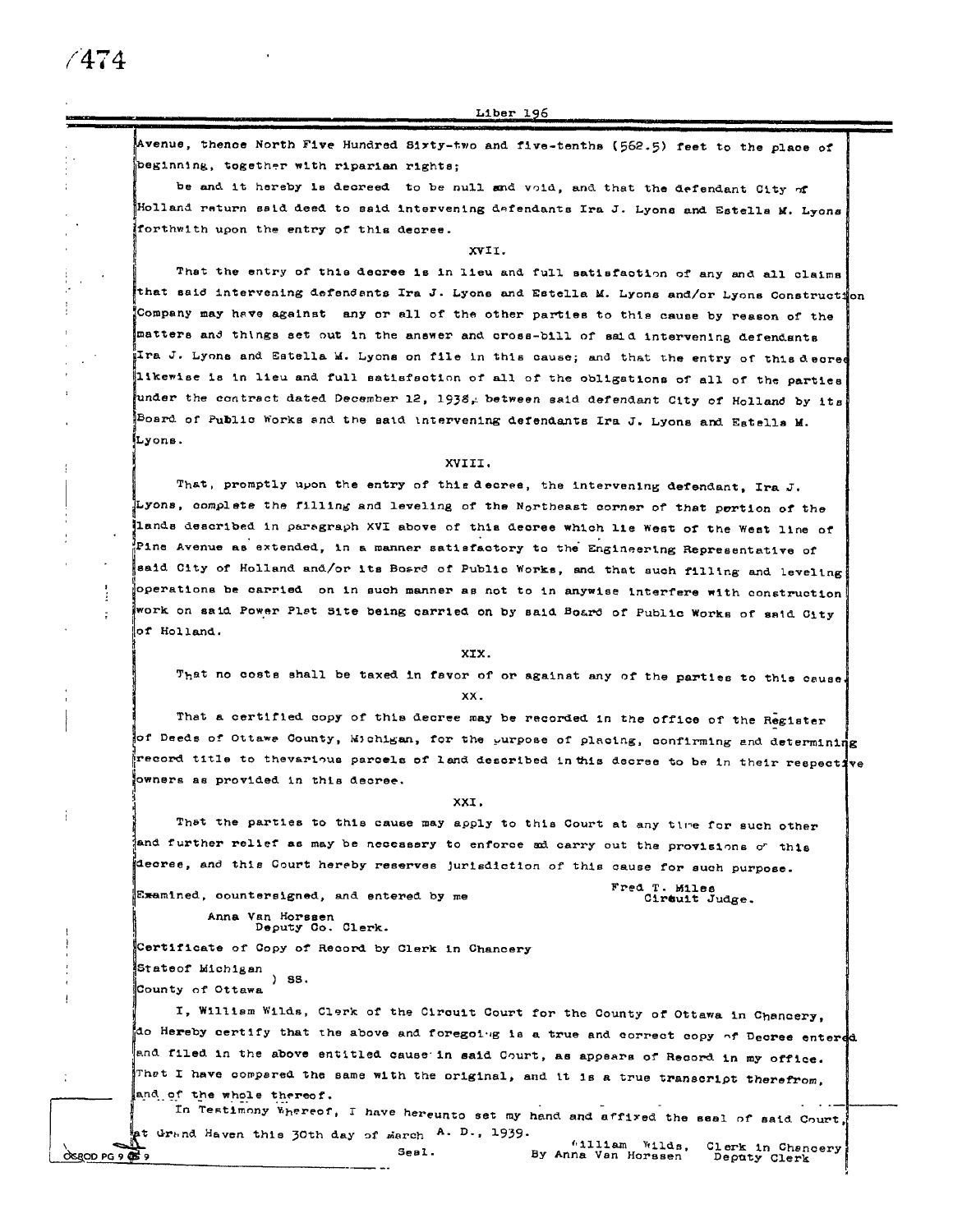411 mil 408 **KKER** Weeenber  $19$  $195^{2}$ Received for Record 6. M., and recorded in Wes des o'clock at  $\beta$ ەد Cammera Register of Deeds, Collacera County, Michigan. WARRANTY DEED-STATUTORY FORM-893 CORT BOOK & CO., KALAHAZOG, MICH. 312996  $\ddot{\ddot{\cdot}}$ This Indenture, made this **10th** day of December 1952  $\ddagger$ WITNESSETH, That Scott-Lugers Lumber Company, a Michigan corporation, of Holland, Michigan, for the sum of One Dollar and other valuable considerations CONVEY S AND WARRANTS to the City of Holland, a municipal corporation, of the County of Ottawa, State of Michigan, the following described lands and premises situated in the City of Holland County of Ottawa and State of Michigan, viz: All that part of the Northwest Quarter of<br>Section 29, Town 5 North, Range 15 West,<br>described as beginning 1700 feet West from<br>the North quarter post of said Section 29,<br>and thence South 25°34' West 1310.2 feet along dock line to the place of beginning thence from place of beginning South 25034'<br>West along said dock line 118.3 feet, thence<br>East parallel with the North line of Section 29 to the West line of Pine Avenue,<br>thence North along the West line of Pine<br>Avenue to a point due East from the place of beginning, thence West parallel with said<br>North Section line to the place of beginning.<br>City of Holland, County of Ottawa, State of Michigan. SCOTT-LUCERS LUCER SOMPANY Signed in Presence of  $By: e$ Hréfina LUINERS U **BA:** John Kooiker, Secretary .... A proper certificate relating to taxes. has been duly presented in compliance - with section 3534, complied laws of 1929.. STATE OF MICHIGAN.  $\Big\}$  ss. being section 7.194 M.S.A., as amended. Robert J Kammeraad, Register COUNTY OF Ottawa Country of Ottawa Journal Country and Country of Ottawa Journal Country and Country and Country of the componention of the componention of the componention of the componention of the componention of the componention of the On this 10th day of December 1952 May 9 1956 Notary Public, Ottawa County, Michigan. I Hereby Certify that there are no Tax Liens or Titles held by the State or any individual against the within description, and all Taxes on same are paid for five years previous to the date of this instrument, as appears b Fred Den Herden  $2336$ Date  $\sqrt{2}$ . ノタ 1952 County Treasurer, Otta County, Michigan  $466$ STAMPS م وسمي<sub>ن</sub>ي

÷,

 $\frac{1}{2}$ 

ÿ

 $\frac{1}{\sqrt{2}}$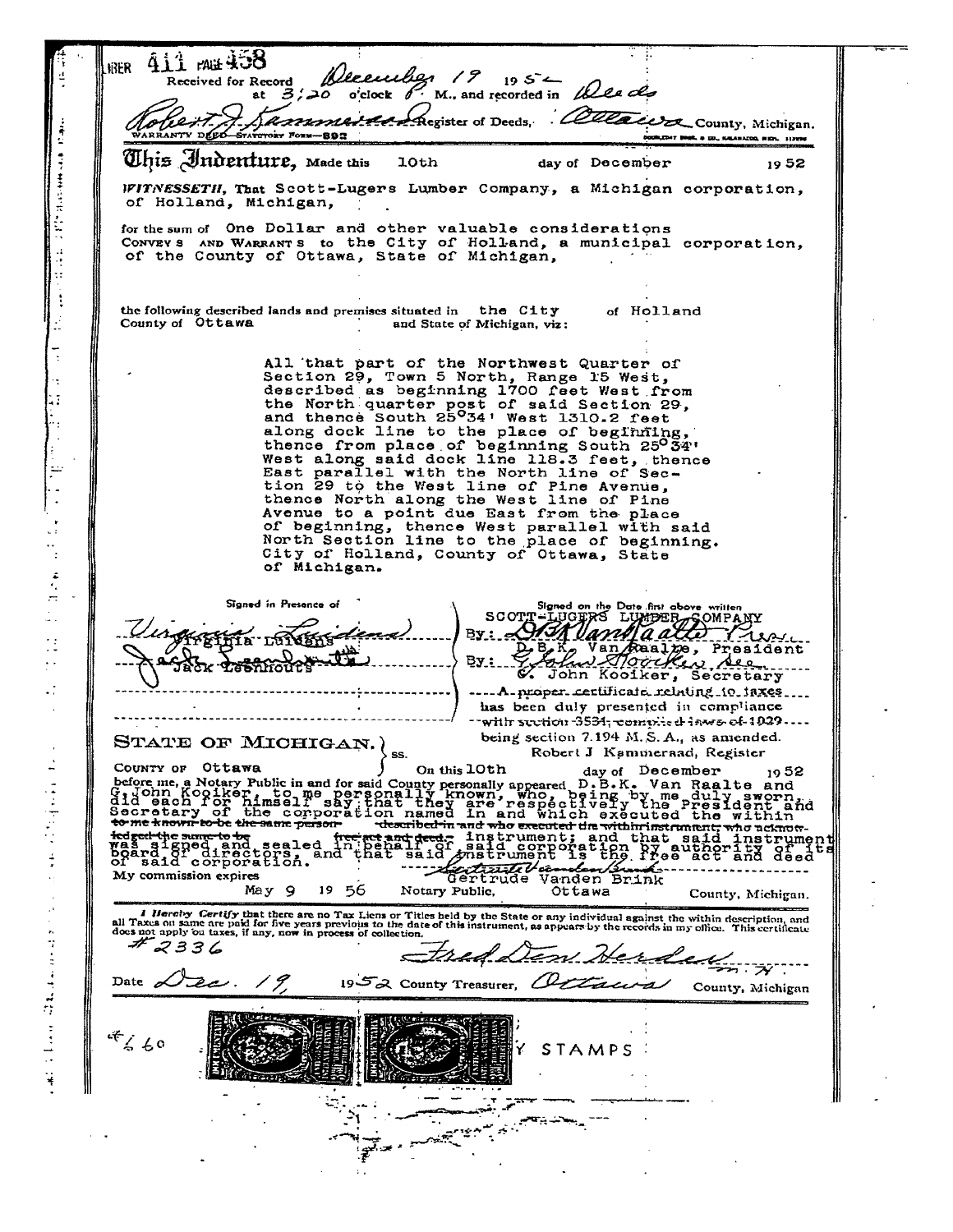